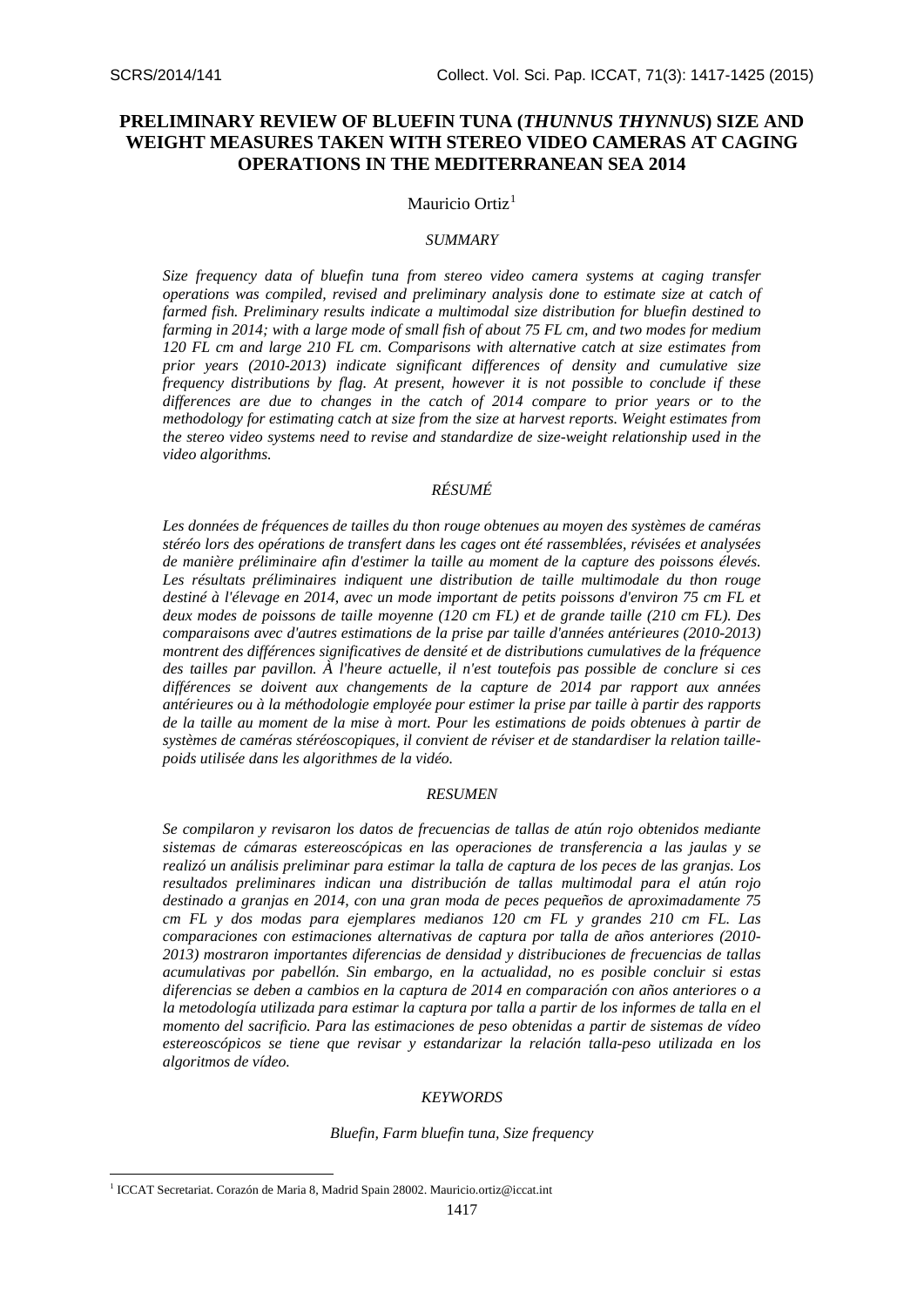### **1. Introduction**

Farming has become one of the major destinations for most of the catches of eastern bluefin tuna in the latest decade. Based on the catches by purse-seine fleets, about 60% of the annual catch is destined to farms in the Mediterranean Sea. Because of the logistics of the fishing operation and transfers into the cage at farms, there has been limited information on the size and age distribution of wild bluefin. This has substantially increased the uncertainty in recent stock status evaluations (Anon. 2013). The SCRS has recommended exploring and implementing alternative methods for sizing the catches of bluefin tuna destined to farming operations. After several trials, research between scientist, government authorities and bluefin tuna farms have reached a point for implementing protocols with Stereo-video cameras at transfers between holding pens and farm cages for recording passing bluefin fish. With the assistance of specialized software, the video recordings allow to count and measure fish and using conversion factors, estimate the weight of individual fish.

In 2014 several CPCs began submitting data collected from the Stereo Video camera systems to the Secretariat, this document is a preliminary analysis of size and weight measures collected and submitted as of August 2014. The primary objective of this analysis is to consolidate, review and standardized the available information into a single database. Afterwards, and following recommendations from the SCRS, analyses were conducted to estimate size frequency at catch and compare these results with alternative estimates.

### **2. Data**

As of August  $30<sup>th</sup> 2014$ , the Secretariat received size and weight estimates at caging of bluefin tuna with stereo video camera systems from four CPCs: EU\_Malta, EU\_Spain, EU\_Croatia and Turkey (**[Table 1](#page-3-0)**). The data has been submitted in different formats; usually including a general report with date of recording, species, site (farm ID), vessel associated and files names. Some reports also include names of calibration files, and model formula to estimate weight. Summary statistics include average size (m) and weight (kg), minimum and maximum value, standard deviation, coefficient of variance and sample size. Individual fish measures include the size, estimated weight, error percent of FL, caudal fork, and nose measures, frame and video file name. However, not all CPCs provided complete detailed information. In some instances, the individual reports include only size and weight, even in few cases only the estimated weight. Information on the calibration procedures, estimation of the error measure or any other diagnostic of measurements by the system have not been provided to the Secretariat.

In total 12,332 observations are available with 11,522 sizes (FL) in meters and 12,332 weights in kilograms. These represent 49 different caging operations realized between April 29 and July 8, 2014. The data correspond to at least 9 different farms (not all records provide farm site) (**[Figu](#page-3-1)re 1**). Overall bluefin tuna size ranges from 73 to 303 cm FL, size distribution of all data shows a multimodal distribution, with peaks at 80, 120, and 210 cm (**[Figure](#page-4-0) 2**).

As indicated before, weights were estimated by the software program using a conversion factor provided by the user. In most cases the current size weight relationship adopted by the SCRS were applied, but not in all cases (**[Figure](#page-5-0) 3**). In fact, some CPCs used a different size-weight relationship among their farms. Few outlier sizeweight observations were also identified (**[Figure](#page-5-0) 3**). At least 9 different tuna farms were identified. By CPC, EU\_Croatia reported from 2 farms, EU\_Malta also 2 farms, EU\_Spain from 3 farms, and Turkey at least 2 farms, however farm ID was missing from several observations from Turkey.

#### **3. Methods**

Preliminary analysis were done with the size data by CPC level and then estimating size frequency distributions to compare with previous estimates of size at catch distribution of purse-seine operations for the same CPCs, that were estimated from the size distributions at the harvest operations (Ortiz *et al.* 2014).

**[Figure 4](#page-5-1)** shows the size distribution (FL) and histograms by Flag of the stereo camera caging operations. Clearly, small bluefin were reported by caging operations from EU\_Croatia, with fish ranging from 73 cm to 150 cm, but strong left-skew towards small fish with a high peak around 75 FL cm. By comparison EU\_Malta and Turkey show a size catch of larger fish, with a bimodal distribution shape and peaks at 110 cm and 210 cm FL. Instead EU\_Spain show a unimodal size distribution with peak at 210 cm FL and catches of mostly large fish ranging from 109 to 277 cm FL. Density and cumulative density plots show also the different size at catch distributions by Flag (**[Figure](#page-6-0) 5**).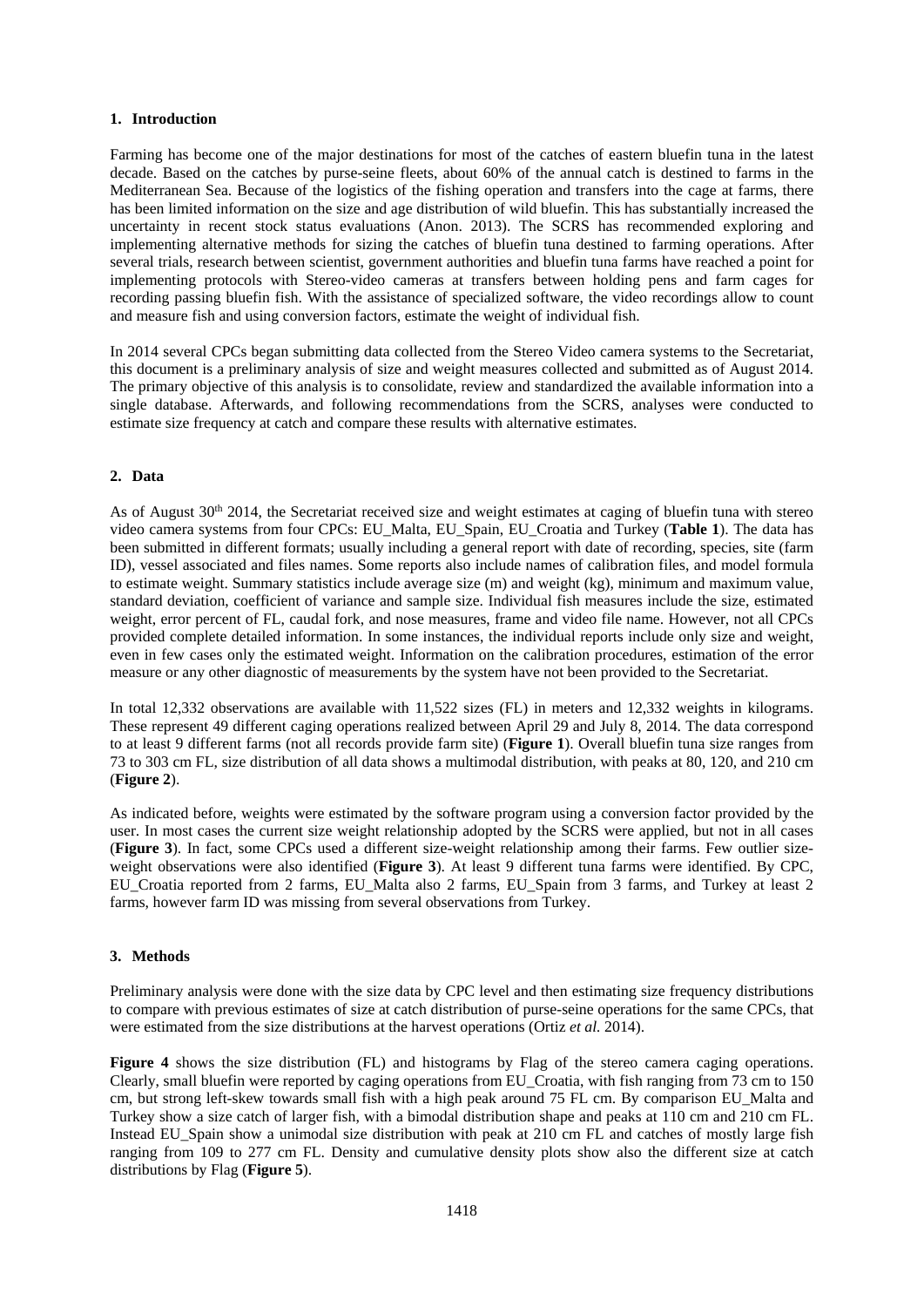# **4. Results and discussion**

The Stereo Video size data represent only a subset of the whole caging operations in 2014. It reported 11,522 fish from 49 different caging operations and at least 9 farms, with sampling size within operation varying from 49 up to 903 fish measured with a median of 207 fish sized per operation. For comparison and based on the e-BCD database (as of August 2014), it is estimated that at least 48,800 fish have been caught by purse seine operations from these CPCs in 99 fishing operations.

From the summary reports submitted with the stereo video data, it is concluded that the measured fish are a subset of the total count fish in each video of the caging operation. When the number of fish counted was provided the percent of measured fish is about 20% of the total fish the video file, it is assumed that the measured fish is randomly selected and it represents the size frequency of the whole catch.

Comparison of the size frequency distributions from Stereo video systems were done against the estimated size frequency distribution at catch from the Farms Harvest reports previously presented (Ortiz *et al.* 2014). The ideal comparison would be same year catch and same farm/Flag, however from the Harvest reports the latest catches are from 2013, while the Stereo video measures are all from 2014. Density and cumulative density size frequencies were then compared by Flag using an average of the 2010-2013 data from the Harvest reports versus the 2014 Stereo video measures (**[Figure](#page-7-0) 6**). There are differences in the density and cumulative density plots by Flag. For EU\_Croatia the 2014 size distribution of catch is for smaller fish than the average of 2010-2013 years. Similarly for EU\_Spain the 2014 size distribution is unimodal of large size fish, while the 2010-2013 average shows a bimodal distribution, with catches of smaller bluefin (110- 150 cm). In the case of EU Malta, both distributions show the bimodal type distribution, but 2014 catches show a lower size for the larger fish peak and much lower proportions of fish over 250 FL cm compare to the averages of 2010-2013. In the case of Turkey, there also differences in the size frequency distributions showing overall smaller fish being caught in 2014 compared to the 2010-2013 averages. In a single case, with the EU\_Spain data, comparison of the catch at size estimated from the Harvest of 2013 against the 2014 stereo video camera catch at size showed more similar trends (**[Figure](#page-8-0) 7**).

The results indicate substantial differences in the size distributions of bluefin catch by Flag. These differences can be due to; a) the size frequency estimates are different for the two methods, the Stereo video system and the back-estimation from the Farm Harvesting reports, b) actual catch at size differences between 2014 and prior years, or a combination of both factors. Unfortunately same year data is not yet available from both methods, if farms Harvest reports continue, likely in a near future it will be possible to repeat the comparison with same year catch. Overall size frequency estimates from the Stereo video system are shift to the left compare to Harvest report estimates, (e.g. smaller sizes) but with the exception for the EU\_Spain data. The margin of error reported from the Stereo video system is relative small, less or equal to 5%, however no details were provided on how this error was estimated, and or calibration procedures from the Stereo camera system. No comparisons were done with weight estimates, as they are directly from a size dependent formula defined by the user in the stereo video system. Nevertheless it is important to standardize what formulations should be used including reviewing the current size-weight relationships for bluefin tuna in general as recent analysis indicated that current sizeweight relationship overestimated the weights of larger fish (Ref Size-weight review). In few of the stereo video reports it was indicated significant differences (above 10%) between the total weight estimated from the Stereo video recording and the values reported in the e-BCD, in all cases indicating greater total catch in weight to the values reported in the eBCDs.

#### **Literature Cited**

- Anon., 2013. Report of the 2012 Bluefin tuna stock assessment session. Madrid, Spain September 4 to 11, 2012. Col. Vol. Sci. Pap. ICCAT, 69(1): 1-198.
- Ortiz, M. A. Justel-Rubio and J. L. Gallego. 2014. Review and analysis of farm harvested size frequency samples of eastern bluefin tuna (*Thunnus thynnus*). Col. Vol. Sci. Pap. ICCAT, 71. *In this Volume.*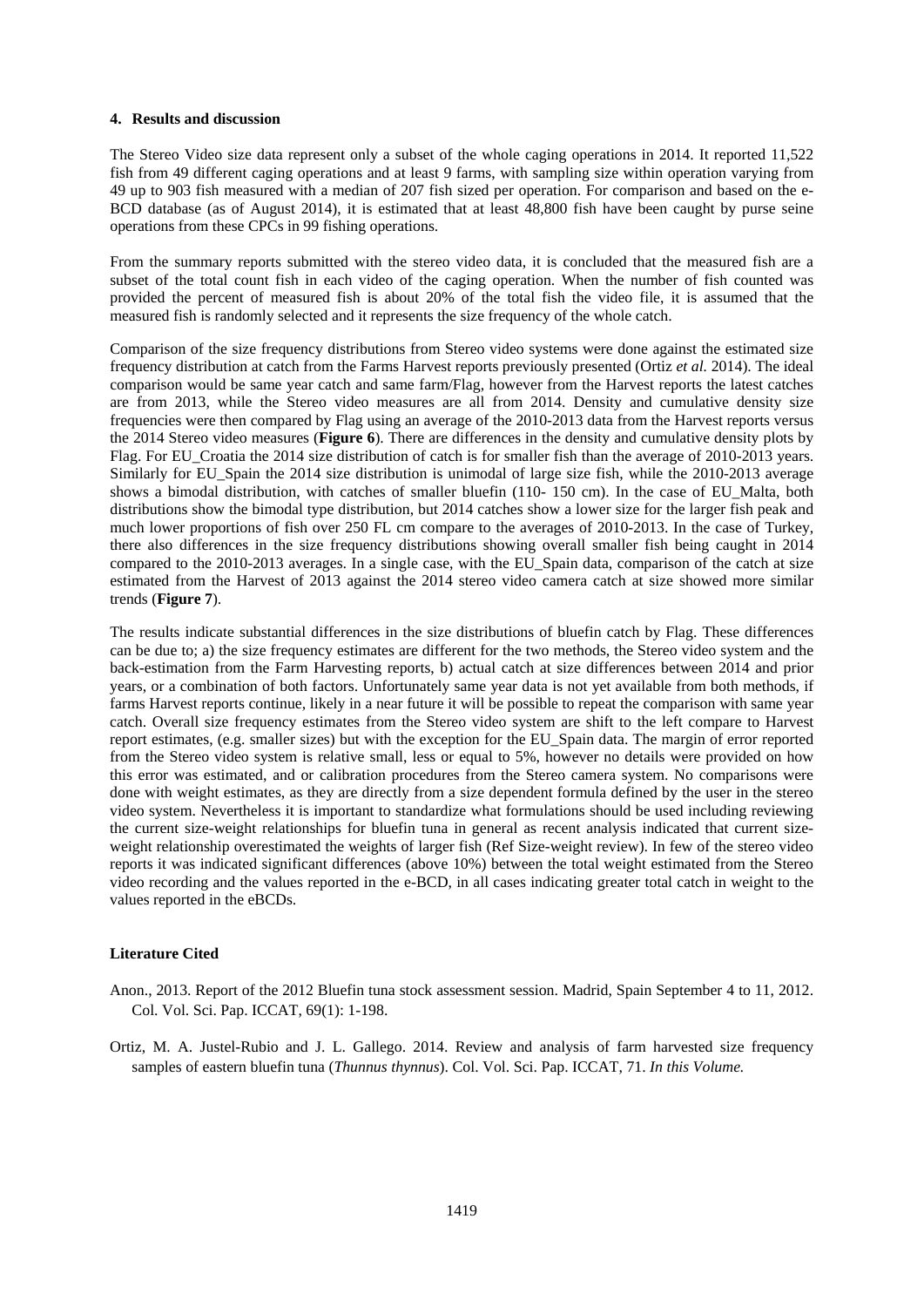| <b>CPC</b> | FarmID        | N Obs. | $Apr-14$ | $Mav-14$ | $Jun-14$ | <b>Jul-14</b> | Aug- $14$  |
|------------|---------------|--------|----------|----------|----------|---------------|------------|
| EU Croatia | ATEU0HRV00003 | 2233   |          |          | 2233     |               |            |
|            | ATEU0HRV00006 | 1745   |          |          | 1745     |               |            |
| EU Malta   | ATEU1MLT00003 | 375    |          |          | 375      |               |            |
|            | ATEU1MLT00004 | 1014   |          |          | 804      | 210           |            |
| EU_Spain   | ATEU1ESP00001 | 1388   |          |          | 1388     |               |            |
|            | ATEU1ESP00004 | 648    | 75       | 573      |          |               |            |
|            | ATEU1ESP00005 | 2062   |          |          | 2062     |               |            |
| Turkey     |               | 2057   |          |          |          | 1857          | <b>200</b> |
| Turkey     | AT001TUR00011 | 810    |          |          |          | 810           |            |

<span id="page-3-0"></span>**Table 1**. Summary of bluefin tuna measures (size and weight) from stereo video camera systems submitted in 2014 by flag, farm ID and month.



<span id="page-3-1"></span>Figure 1. Distribution of size measures from stereo video systems by Flag, Farm ID and month.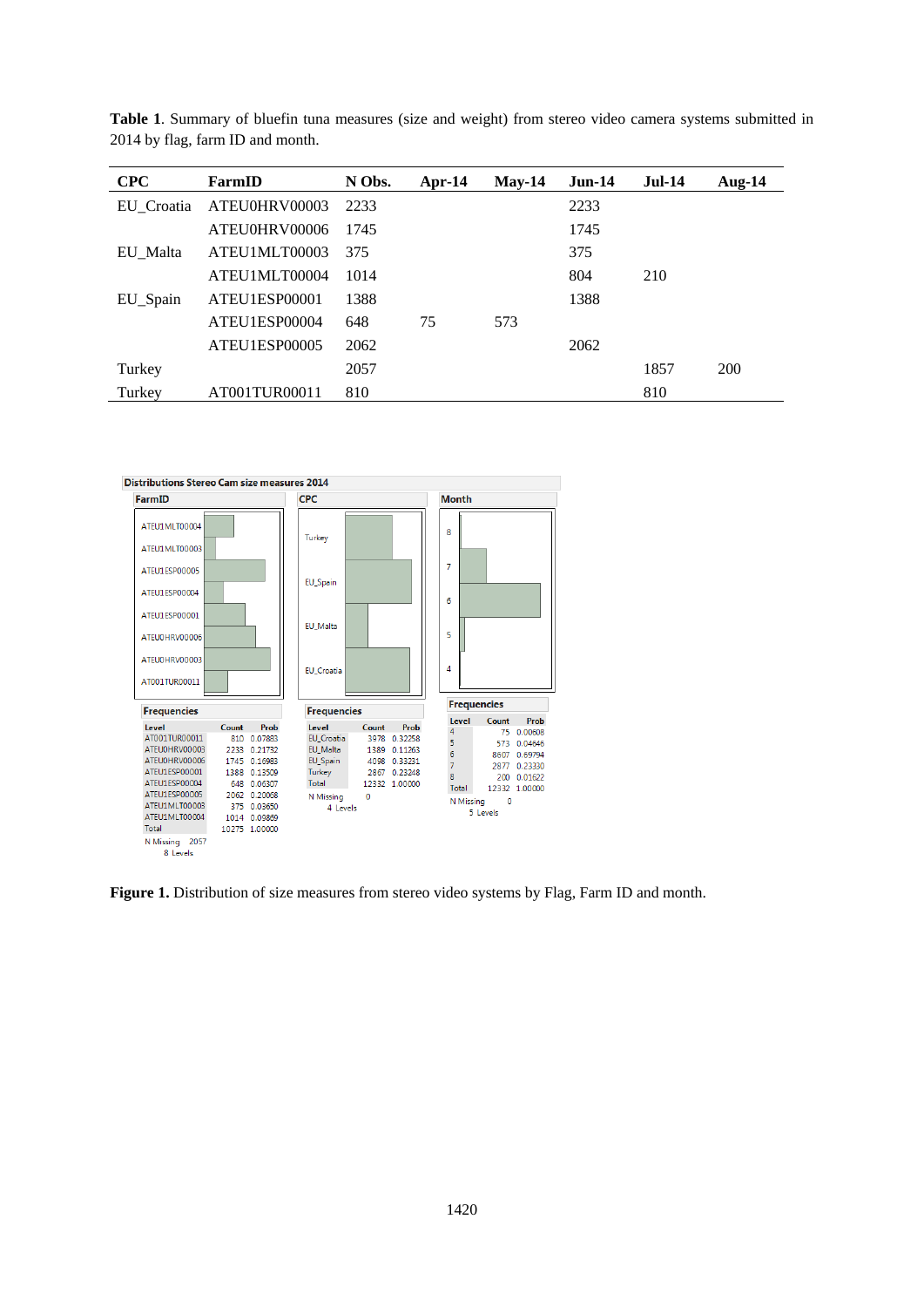

<span id="page-4-0"></span>Figure 2. Overall size (left) and weight (right) distribution from stereo video data 2014.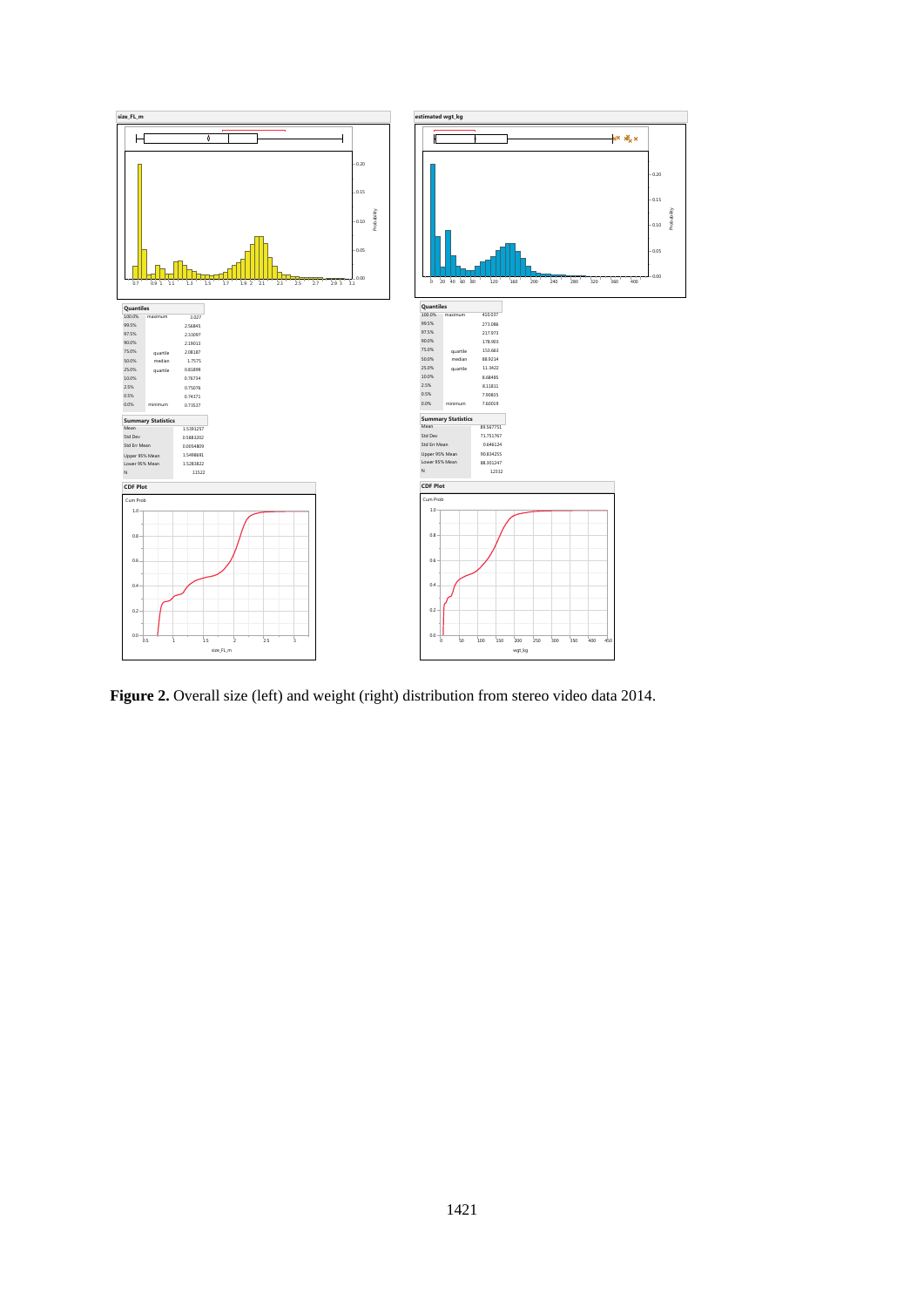

<span id="page-5-0"></span>Figure 3. Scatter plot of weight at size from the stereo video data by flag for 2014.



<span id="page-5-1"></span>**Figure 4.** Bluefin tuna size FL (m) measures from stereo video cameras at caging operations by flag for 2014.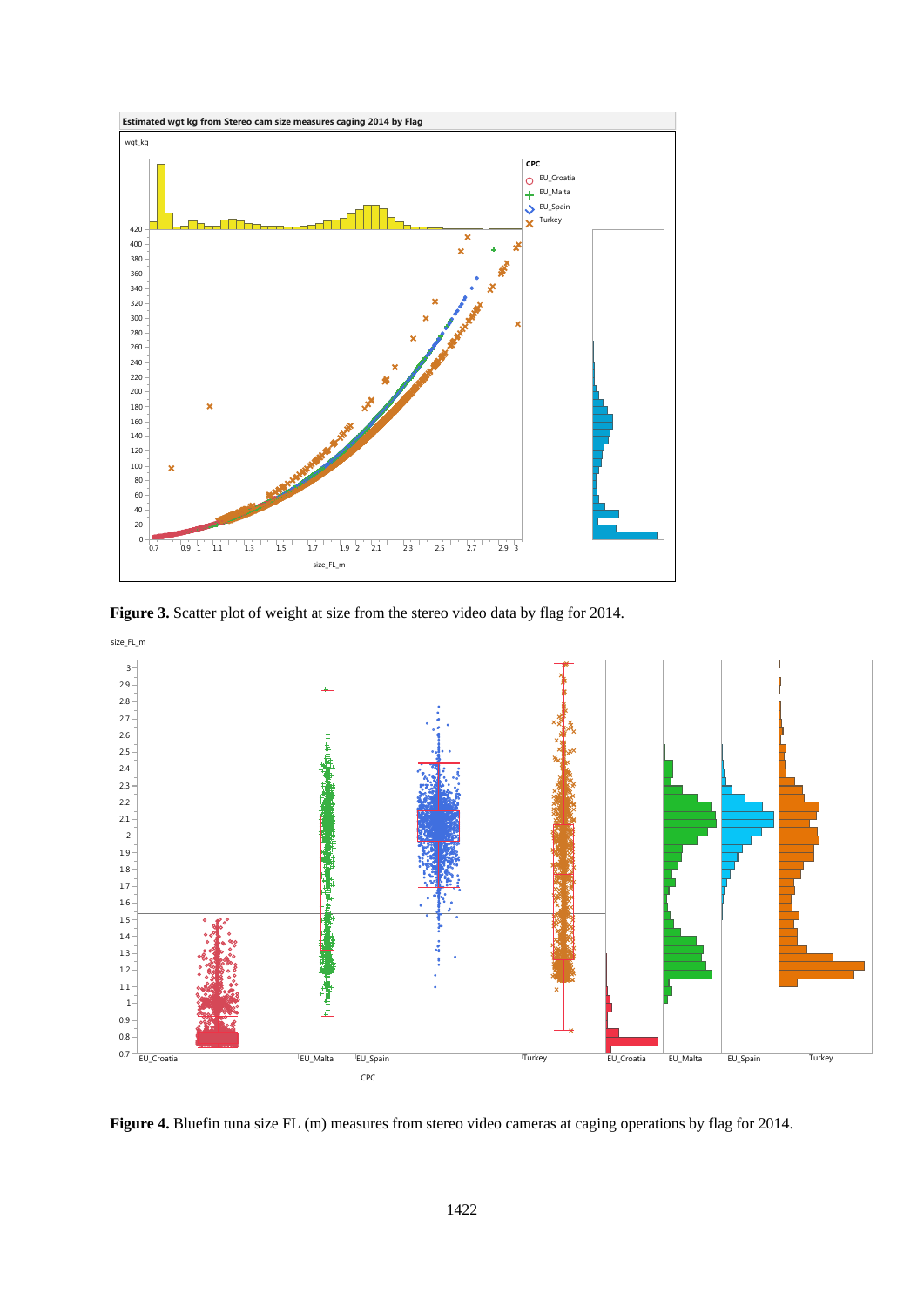

<span id="page-6-0"></span>**Figure 5.** Cumulative and density size distributions of catch at size from the stereo video for bluefin tuna by flat 2014.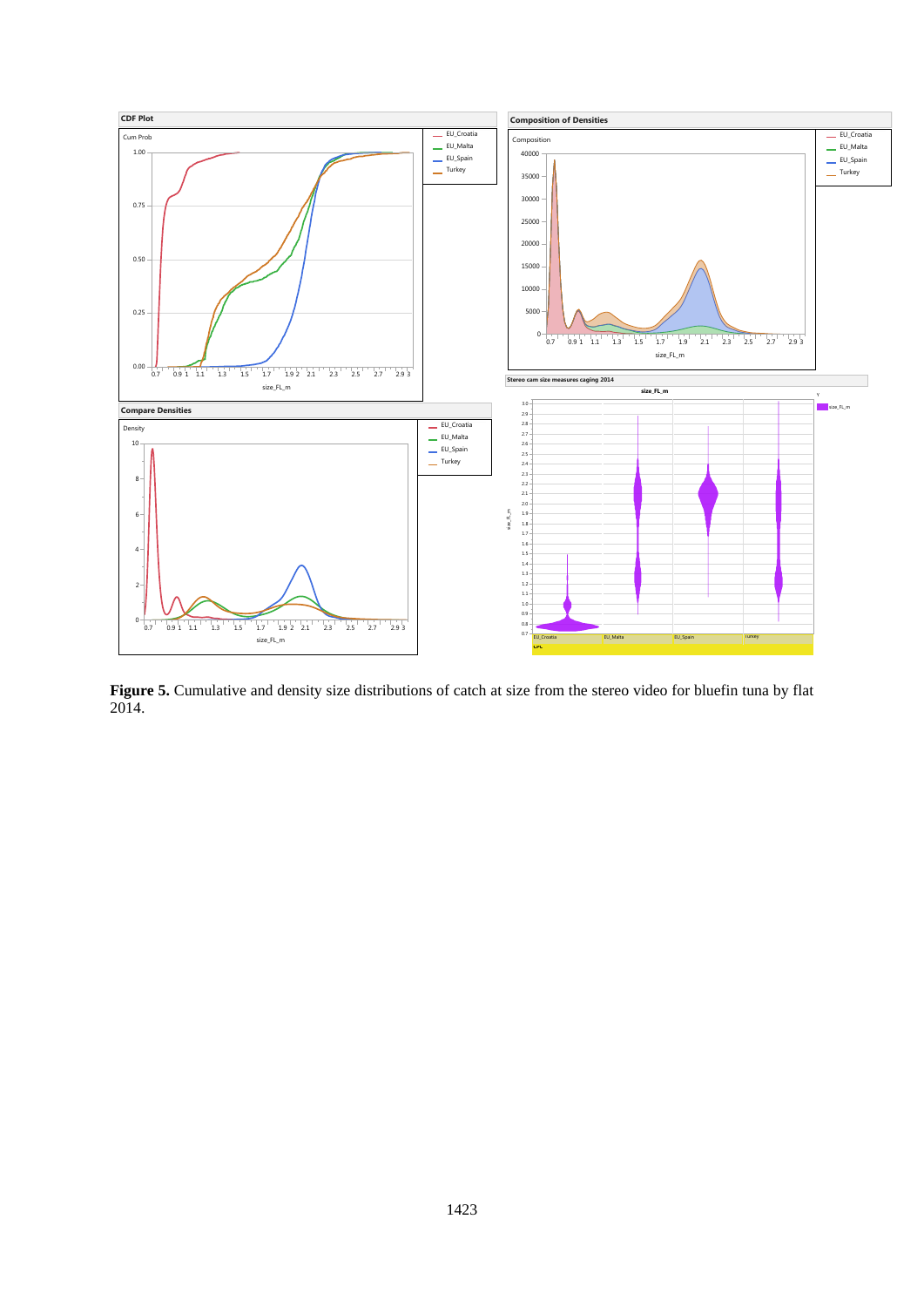

<span id="page-7-0"></span>Figure 6. Comparison of cumulative (left) and density (left) size frequency distribution of catch at size for eastern bluefin tuna destined to farming operations by flag. The Harvest line represent estimated size at catch from the size at harvest reports (2010-2013 average) while the Ster Cam line correspond to size data from the stereo video camera systems and size data from 2014 caging operations.